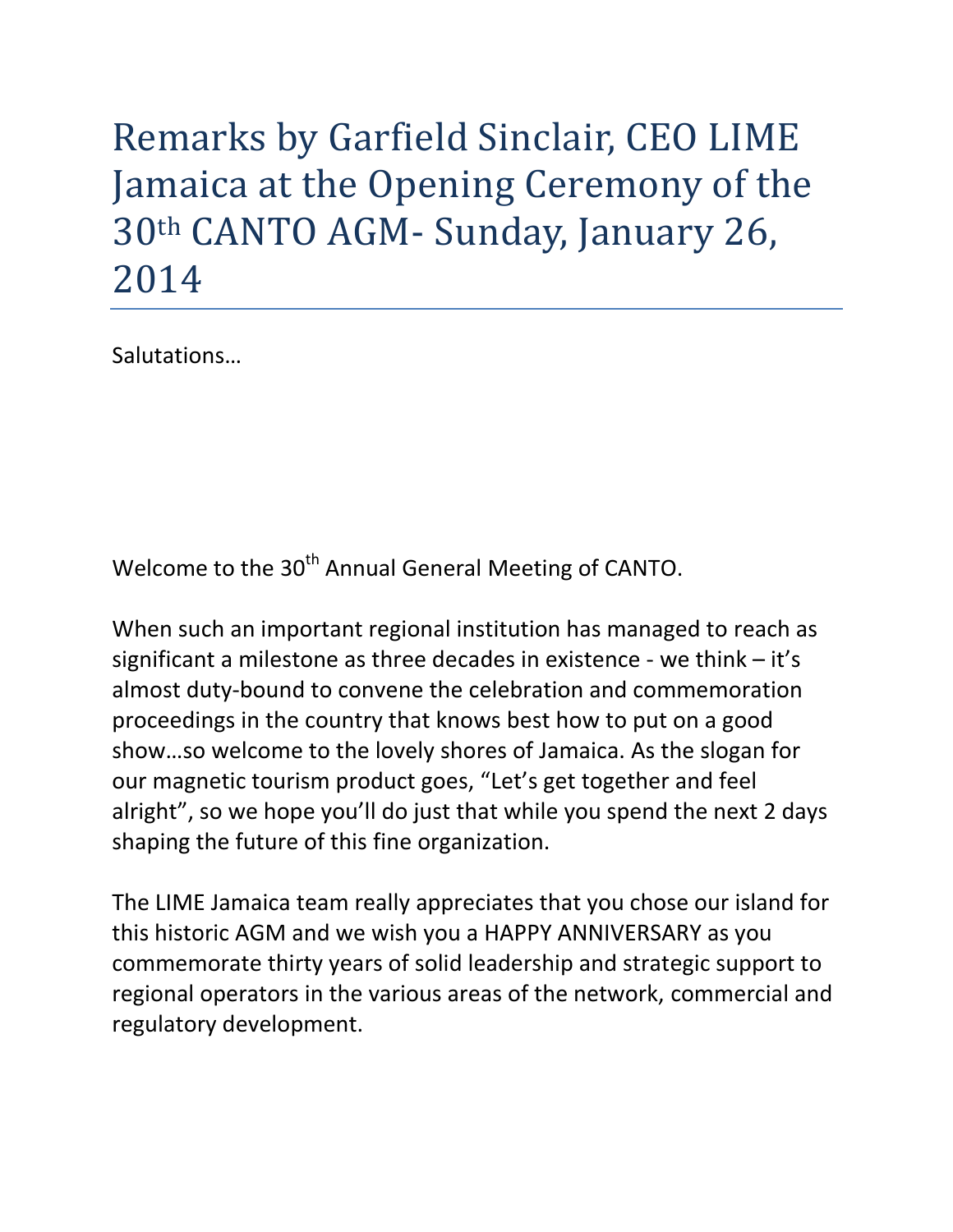On that very note, permit me to share with you a synopsis of recent developments in Jamaica's telecommunications sector and more significantly how LIME has become the 'game-changer' in delivering the best innovation and authentic value to consumers, businesses and the Government.

Let me first say that I am absolutely elated to be leading this exciting phase of LIME's evolution in Jamaica, characterized by a constantly improving brand perception and the delivery of superior value for money to the Jamaican consumer. In a few short years LIME has firmly established itself as Jamaica's value provider in ALL the services we provide. We fought for and won a much more rational regulatory environment and the result has been stronger demand for our mobility and residential broadband services, along with a virtual reversal of the decline in our fixed voice business. Additionally, we have maintained our decisive leadership in the Corporate, SME and Government space where we're still considered the 'go to' telecoms provider for mission critical telecoms solutions.

While the incredible team we've assembled continues to write this turn around story, we've also kept our eyes on the ever shifting horizon, to discern those issues that might require a regional response.

In particular, the issue of Broadband penetration in the region is a perfect corollary to this year's CANTO theme, *'Strategic Alliances for Broadband Development'*. We have seen the many reports, including the Global Information Technology Report, which inlcuded 142 countries and ranked CANTO Member-countries outside of the top 30 on the Network Readiness Index. Given the now well documented correlation between a country's network readiness and its economic growth, we need to seriously consider…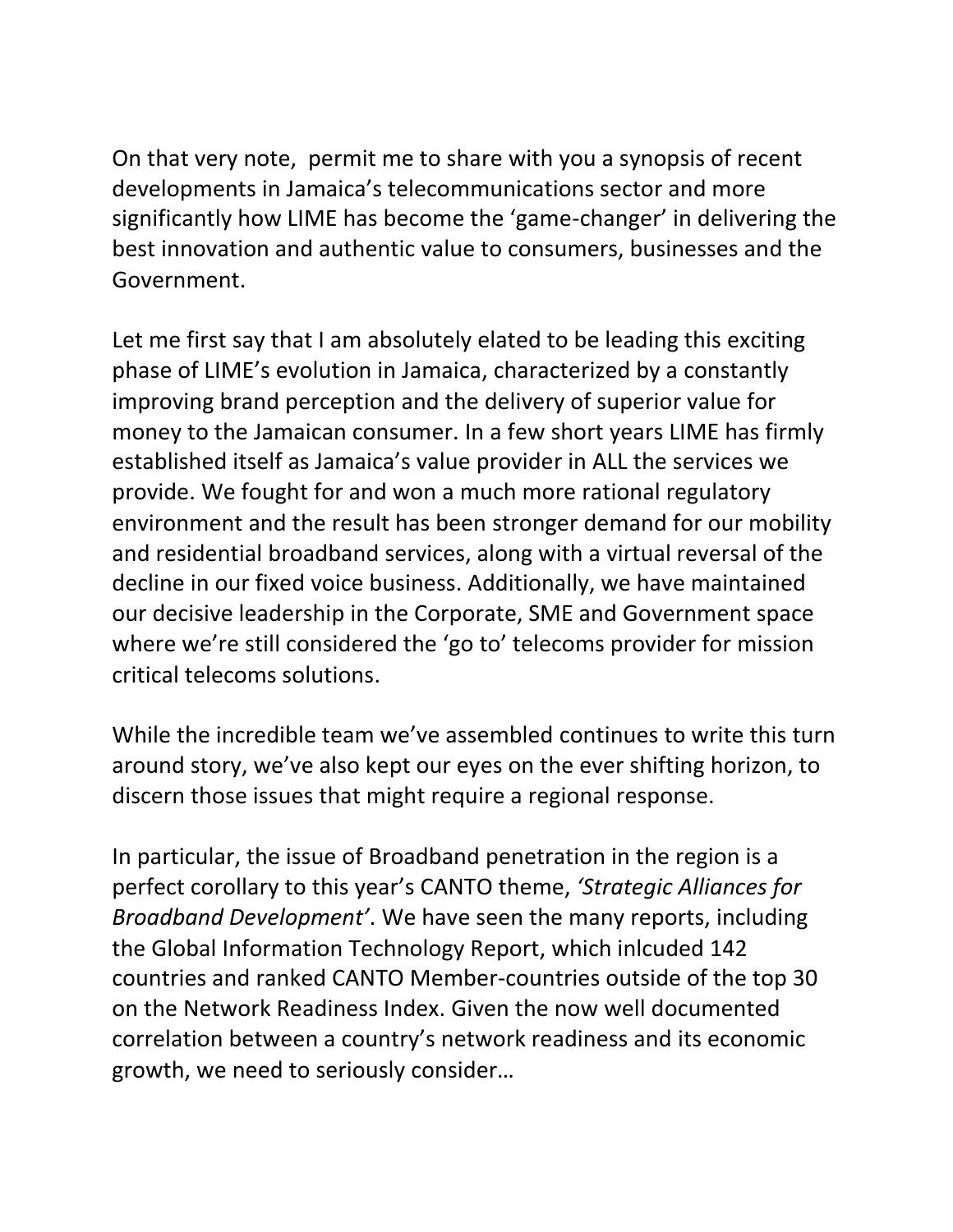- Concrete ways to collaborate with governments to secure increased Broadband access as a tool to empower, develop and enrich more of the peoples of this region.
- Methods to provide tax incentives for the large capital investments required to universally deploy very high speed Broadband infrastructure……even in an economic environment (complete with IMF funding programs etc..) where foregoing revenue in the short-term might be an extremely tough call for Finance Ministers.

The strong causal link between Broadband adoption and GDP growth should force governments to re-consider the allocation of spectrum, especially for ultra-fast wireless data, as not merely the means to acquiring huge deposits of licence fees over the short term but as a means of developing a more connected society that will deliver increased economic activity, innovation and ultimately tax revenues over the long term.

Telecoms operators in the region will require reasonably unfettered access to next generation spectrum at low or no cost in order to drastically reduce the lag in adopting ICT more broadly. I note with some degree of satisfaction that this has already taken place in a few islands. The recent LTE spectrum auction in Jamaica and Government's U\$40M reserve price should be a cautionary tale.

Of course all this is happening while the world is forging ahead with talk and the testing of 5G spectrum. Indeed my recent visit to the Consumer Electronics Show in Las Vegas clearly illustrated that we have some catching up to do in terms of building out the infrastructure required to facilitate the latest in mobility, entertainment, commerical and even transportation devices. The further behind we fall….the harder it will be to ever catch up.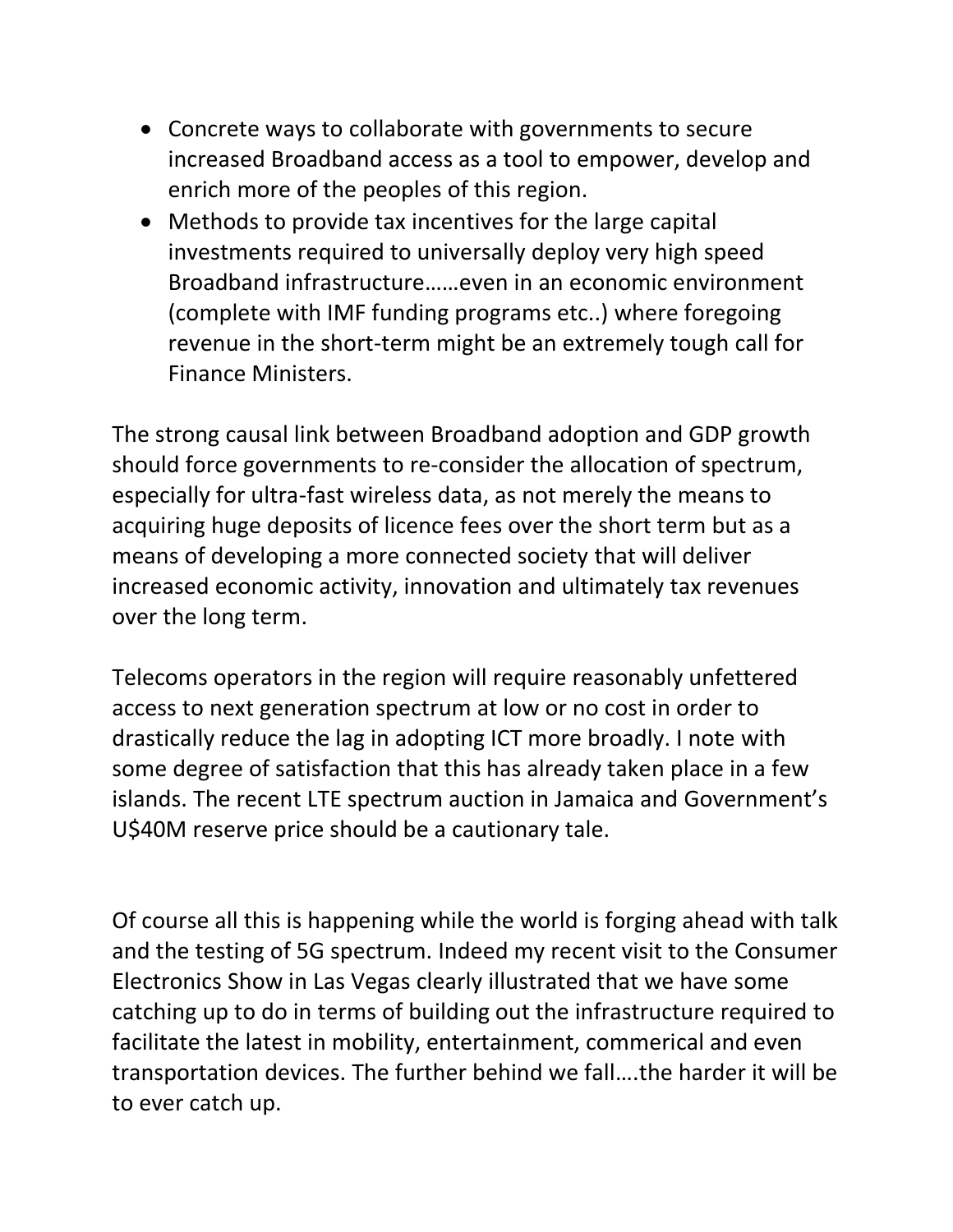We at LIME remain undaunted however, we're investing U\$79M or J\$8.4B over the next 3 years in a massive mobile network upgrade and expansion project which began last year and will deliver ultra-fast data speeds and improved voice quality beginning this October, using current spectrum. This will further ready us for migration to true LTE spectrum when the time and conditions are right.

I commit to LIME working even closer with CANTO in the very near future as we strategize on how to increase Broadband penetration as a vehicle for fuelling sustainable economic growth and development….Your Community Hub project is one that comes immediately to mind as a vehicle for empowering our largely underdeveloped communities and especially their youth, to leverage the enormous power of connected mobile technologies to improve their lives and economies. We're excited about getting on board…!!

At the same time, as national operators, we must find rational and mutually beneficial solutions to the issue of 'over-the-top' service providers (the Skypes, Facetimes, etc..) who benefit from our expensive deployment of ICT networks…..without either the regulatory or capital acquisition impediments. I also welcome long overdue discussions to come regarding electronic waste disposal in the Caribbean, which is very important to the environmental well being on which so many of our territories rely.

These (among many others) are the salient and pressing issues a CANTO at 30 must deal with while it develops workable strategies to overcome them. I am confident that the Organization will demonstrate the prescience, intellectual capacity and, being 30, the maturity to tackle the range of complex issues that surround and await us.